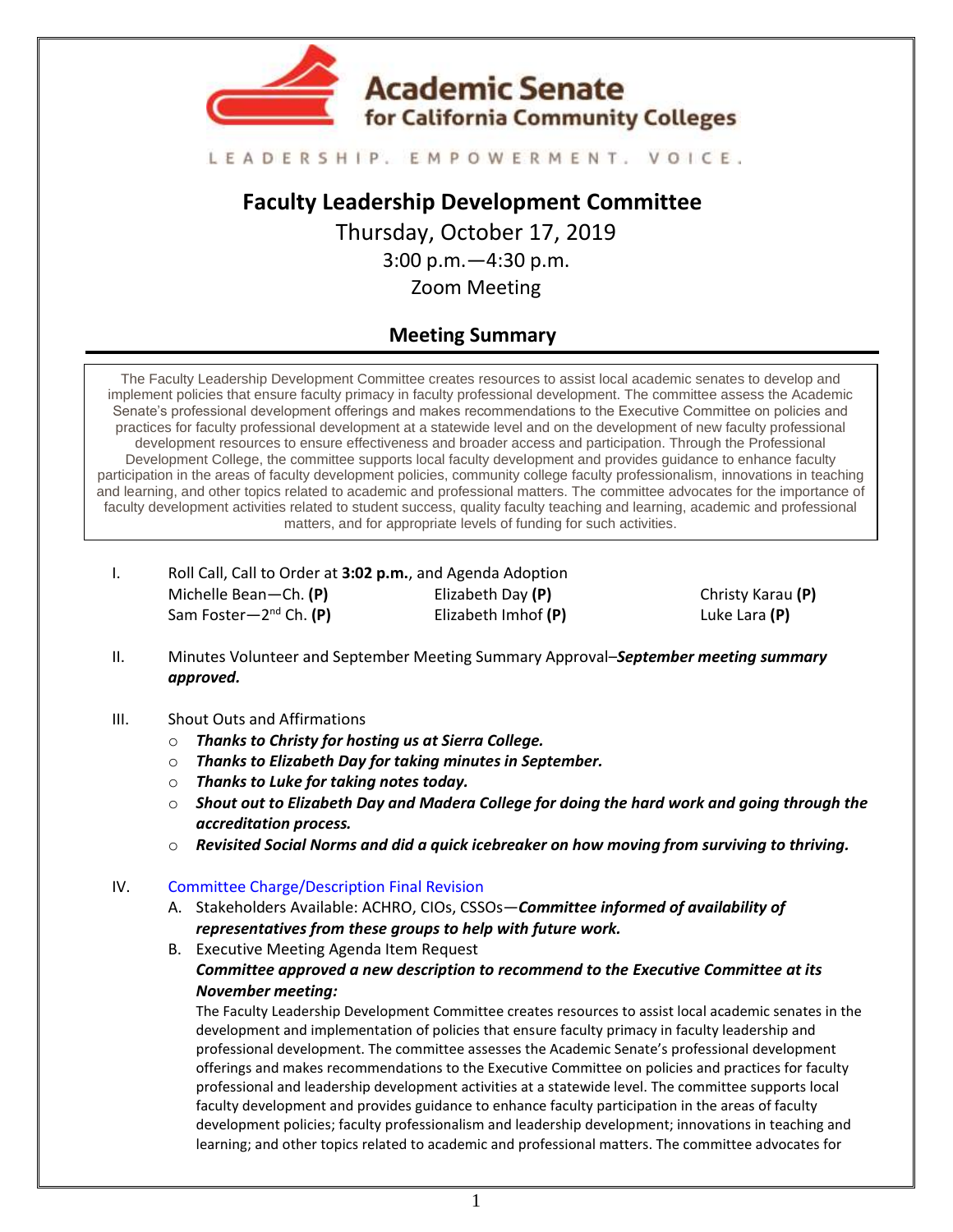funding, resource allocation, and a commitment to faculty development activities focused on equityminded practices and student success.

## V. [Professional Development Workplan](https://drive.google.com/file/d/1PFJhSH0PG-2TZ8qnhnEVIl6Gfn8hoX3X/view?usp=sharing) Approval – *Still working on development of a workplan as called for in ASCCC Strategic Plan. Committee engaged in robust discussion focusing on developing a needs statement and will continue working on this professional development plan at our next meeting.*

Synthesis of documents below:

- A. [Year End Report Recommendations](https://drive.google.com/file/d/1Vz3PzbjdTUEGDEcNcrjdzZX1rN0V6gzD/view?usp=sharing)
- B. [2018-19 Professional Development Workplan](https://drive.google.com/file/d/1CGgeM2omqCYD1xI8k5CWVwUKq0JUGizX/view?usp=sharing)
- C. [Strategic Plan](https://drive.google.com/file/d/1ZhvZqR2x_gsgFSgOqu9P95ZphR-Osi6k/view?usp=sharing)
- D. [Committee Priorities](https://drive.google.com/file/d/16hKfj3C1FDUL0h3eUC9pken2ouIuqOoi/view?usp=sharing) Sheet
- E. [Executive Goals/Tentative Workplan](https://drive.google.com/file/d/14442JiksVZ9bSTQSWjCHtlvOISfGf4bx/view?usp=sharing)
- F. [Vision for Success Diversity, Equity, Inclusion Integrated Plan](https://drive.google.com/file/d/1-Q3N-_L9bHkIXDU5BasojAEs3B64UM3g/view?usp=sharing) *(newly added—see Shared Google drive for document—will go to Executive Committee for approval)*

### VI. [Faculty Leadership Academy](https://drive.google.com/file/d/1L8HtxXj1wLILjUqXF8g12NUXbQvaXBO9/view?usp=sharing)

- A. Develop a Plan—Need Workgroup Volunteers—*Postponed till November meeting.*
- B. Support from Foundation and Caucus Leaders *We embrace in concept, but we want to postpone as we determine long-term plan. We need to identify barriers first and then develop the leadership academy accordingly.*

### VII. [Professional Development College](https://asccc.org/pdc-online-courses)

- A. Updating Existing Modules—*Defer to other ASCCC Committees.*
- B. Creation of New Modules—*List created at September meeting:*
	- 1. Social Justice (support[s Vision for Success](https://drive.google.com/file/d/10MExnkzfZLcoxy0ksOMVLF7x-Kyo_RSS/view?usp=sharing) BOG Commitments)
	- 2. Anti-Racism
	- 3. Culturally Relevant Pedagogy
	- 4. Implicit Bias Training for Faculty Hiring Committees
	- *5. Teaching, Learning, and Assessment (added)*
	- 6. Other Resources Available in [Vision Resource Center](https://visionresourcecenter.cccco.edu/login/)
- C. Diversity, Equity, Inclusion Survey to Senate Presidents—*Discussed need to garner feedback from senate leaders on gaps in professional development, but concerns arose about meeting the needs statement to reach diverse faculty and engage underrepresented faculty. Discussion will be extended to next meeting.*

### VIII. Caucus [Structure](https://drive.google.com/file/d/1NtlFKFWl6KkK2efRqnuYT9cUK_co0avY/view?usp=sharing)

- A. Guidelines at [https://asccc.org/communities/caucuses.](https://asccc.org/communities/caucuses) Caucus Description and Application Update – *Michelle will work with Julie Bruno, gather focus group data, and make recommendations for changes to the caucus description and application.*
- B. Caucus Break-out at Plenary: Focus Group—*Break-out planning completed.*
- C. Invitation to Caucus Leaders Sent—*Email invite sent to all chairs of caucuses; confirmation from Latinx, LGBTQAI+, and Black caucus chairs.*
- IX. Womyn's Survey–*Tabled to next meeting. Request everyone review this and be ready to discuss at next meeting.*
	- A. [Data Review:](https://docs.google.com/document/d/1Z32Wi-Znj2j-4dqLiAiGmiBYkmleiEZbu3SlufyXssc/edit?usp=sharing) What are the highlights and themes emerging?
	- B. [Next Steps:](https://drive.google.com/file/d/1NsWoBunGIivygMFedWLOjeBb_AebN2CW/view?usp=sharing) Report to Executive Committee? *Rostrum*? Professional Development?